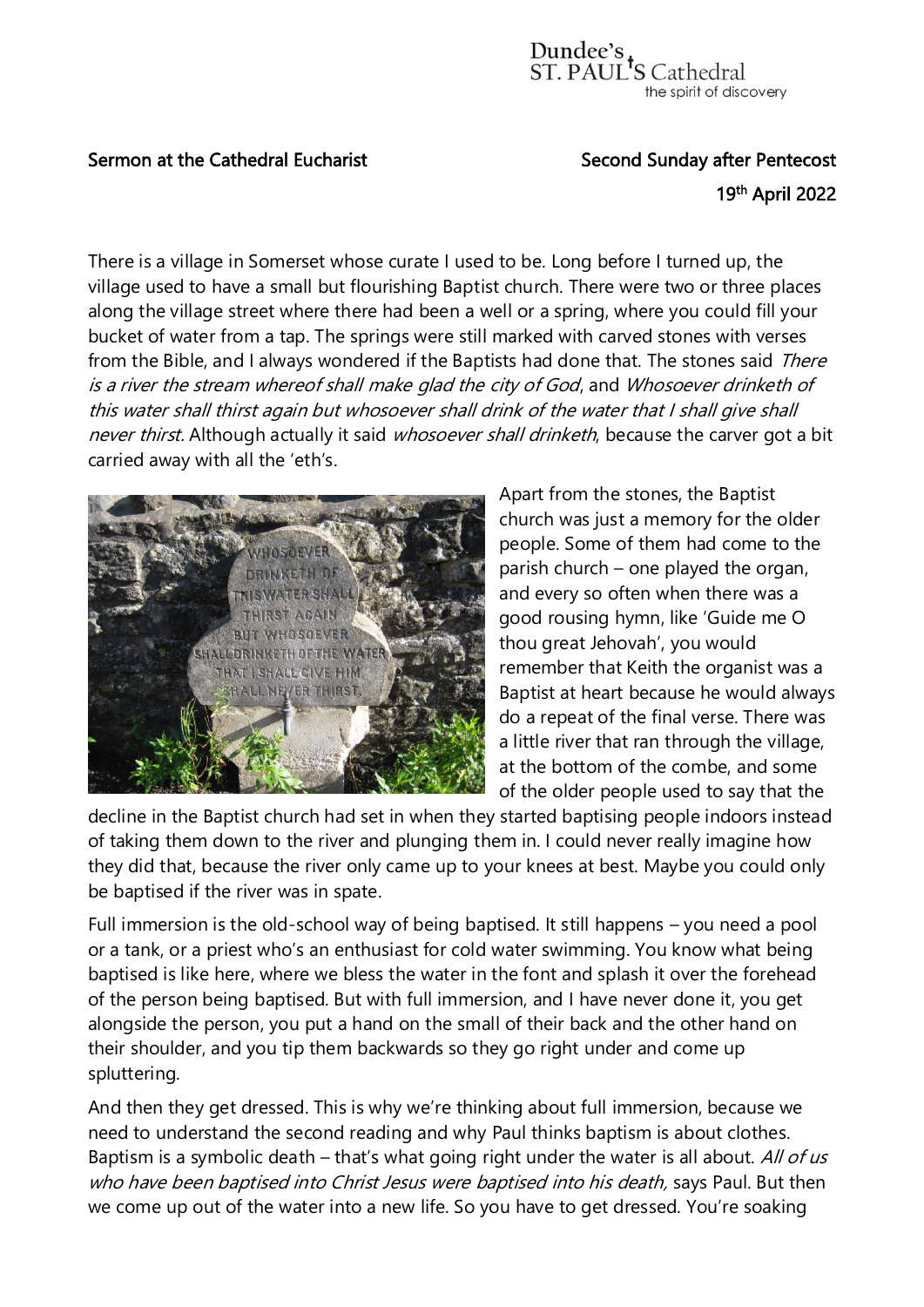wet, after all. People mark the symbolism of this new life with what they wear. There's a very old tradition of coming up out of the water and being clothed in a new white robe. The early Christians used to do that. But centuries before them – baptism is older than Christianity – people probably did the same. New clothes for a new life. Certainly Paul is thinking of clothes in the second reading, when he writes about baptism to the Christians in Galatia.

## As many of you as were baptised into Christ have clothed yourselves with Christ.

You have stripped off the old life and washed it away. You have come up out of the water and been clothed in Christ.

And there in the Gospel story again there are clothes. The man who had demons had for a long time worn no clothes. He's interesting, this man. He's a man of the city – the city was probably no bigger than my little Somerset village, but it was called a city. He's a man of the city but he's not living in his house, he's living among the tombs. The tombs would have been outside the city, out on the edge. The man is alienated, made other. He is himself, but he isn't able to be himself because of whatever he's suffering from. He can't live in his house. He can't wear his clothes.

Jesus gets out off the boat and encounters this man. But no, he doesn't. He encounters the otherness of this man, the alienation. It's the demons Jesus seems to be talking to. And something interesting is happening there too, if this was a sermon about demons. The demons recognise who Jesus is; they call him by name, they call him Son of God. They know he can expel them. And they're terrified of being sent back into the abyss. What happens to them, and to the unfortunate swine, seems to dramatise that fear of emptiness, of falling into nothingness. They will have nowhere to be – they will have to be nowhere.

But this isn't a sermon about demons. This is a sermon about clothes. After Jesus had sent the demons away, the man was found clothed and in his right mind, sitting at Jesus' feet. And that's almost the end of the story. The man wants to go with Jesus, but Jesus says to him what he says to so many of the people he heals:

## 'Return to your home, and declare how much God has done for you.' So he went away.

Why is this a sermon about clothes? Why is it the clothes I'm noticing? I think because the clothes help me notice what Jesus always says when he heals someone, and help me notice what's happening then. Jesus says to people 'Go home' and 'Pick up your bed and walk'. He's sending them back into their communities to be themselves. They couldn't before. Something was stopping them. But now they are free, they are healed. It's a transformative moment. Everything has changed. They are like the newly baptised person coming up spluttering out of the water.

And I think often we stick on that moment. But the story goes on. The clothes remind us that the story goes on. They haven't been set free into a kind of abyss, a sort of total existential freedom. They haven't been stripped down to some kind of essence of themselves. They've been made whole, and the wholeness includes other people. They're been set free to be themselves, in all their complexity, in their homes and relationships and